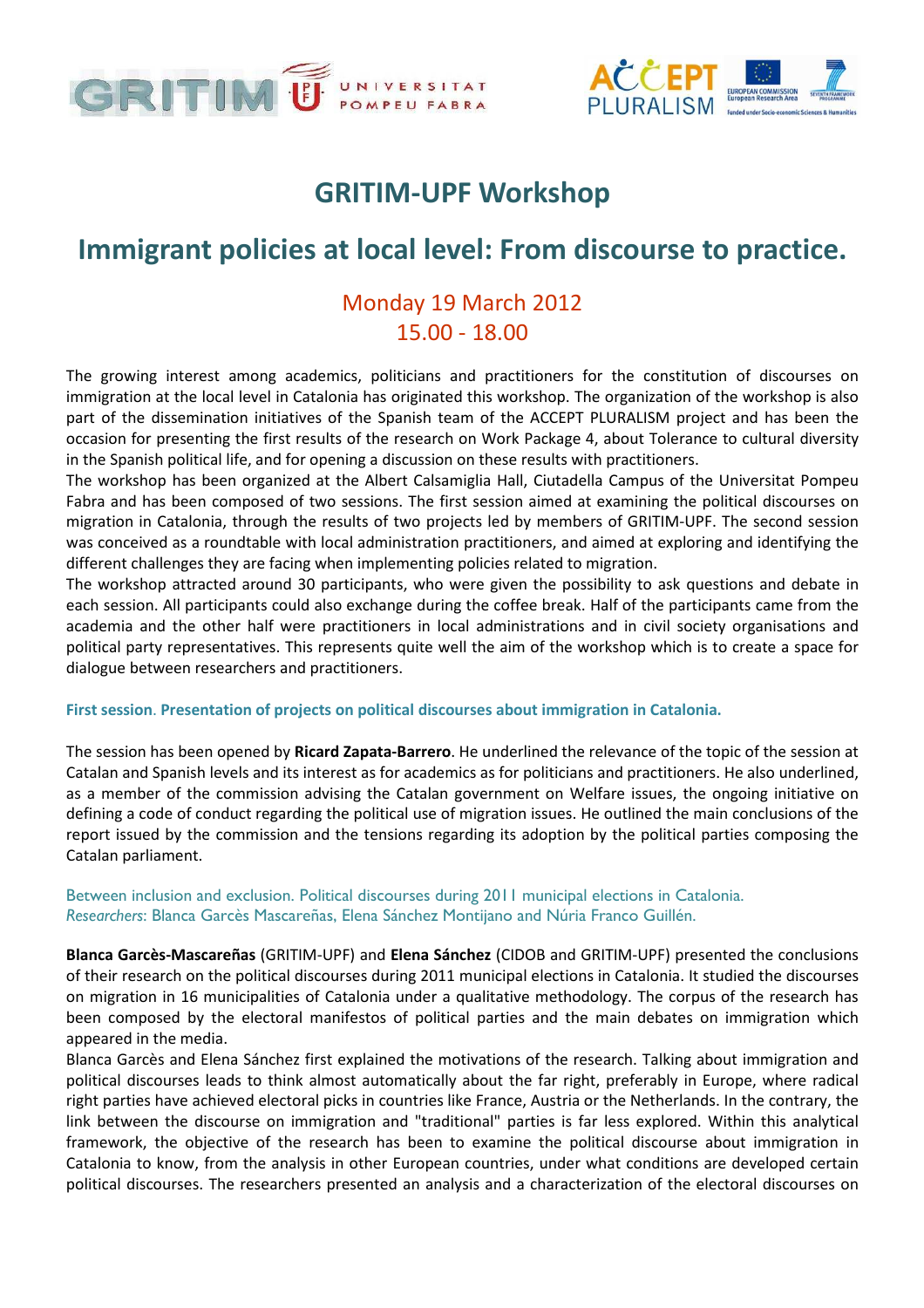



immigration put forward by political parties present in the Catalan city councils. They then proposed a model for explaining the variability of these discourses at local level, taking into account the variations across municipalities and political parties.

The limits of political parties discourse on immigration. Accept Pluralism. Tolerance, pluralism and social cohesion. European Commission's 7th Framework Programme. Researchers (Spanish team): Ricard Zapata-Barrero, Flora Burchianti and Juan Carlos Triviño.

Flora Burchianti (GRITIM-UPF) presented the first results of a research on intolerant political discourses on migration in Catalonia and their limits. This research is part of a wider research programme under the ACCEPT PLURALISM project which addresses the need to explore and understand tolerance in relation with ethnic, racial and religious diversity in European societies. The Spanish team has researched the limits of the discourse of political parties on immigration in Catalonia regarding the years 2010-2011 with the objective to understanding the political discourses that have emerged in local controversies about immigration issues and to determining the boundaries of these discourses. After having presented the Accept pluralism project, Flora Burchianti provided elements of context to justify the choice of the local controversies in Catalonia as cases studies. She then provided an overview of the results of the research. Firstly, she presented the repertoire of the political discourses on the controversies studied and how migration and migrants have been problematically framed by the actors in relation with identity and values, competition for welfare and security issues. Secondly, she presented how the need and possibility to limit the use of intolerance and xenophobia in the political life has been addressed very differently by politicians and stakeholders. She concluded in showing that political parties are at stake in drawing boundaries for political discourses. The specificities of the "local context", the personalisation of intolerant speeches along with the absence of institutionalised sanctions allow stretching the limits of what can be said in the political life.

After the presentations, the floor has been opened to the participants for a round of questions, notably:

- On the centrality of nationalism as a political cleavage which shapes discourses about migration in Catalonia.
- On the "civic" source of non toleration toward practices of immigrants or religious minorities.

- On the dynamics of competition between political parties and dynamics of contagion of discourses of exclusion toward migrants, from the far right to mainstream parties.

#### Second Session. Roundtable: Political Discourses on Immigration: How do they influence local practices?

The second session, moderated by Juan Carlos Triviño (GRITIM-UPF), offered the opportunity to hear about the experiences of local administration practitioners in charge of migration issues on the nexus between political discourses and policy implementation. It counted with the participation of representatives of the Catalan municipalities of L'Hospitalet de Llobregat (250.000 hab.), Terrassa (210.000 hab.) and Vic (40.000 hab.). These practitioners discussed in particular the challenges they have to face while implementing institutional discourses.

Oscar Negredo (L'Hospitalet de Llobregat) presented general data on the city and immigrant residents. He presented also the different services aimed at immigrants and foreign residents and how these services have evolved over years, also in relation with policies and the political discourse of the city government. He presented notably the link made between security, citizenship and migration and the focus on mediation as a politicaltechnical concept for action. He raised questions notably about representation, the role of the media and about the management of religious diversity.

Elisenda Blancafort (Vic) presented the evolution of the local services in relation with immigrant policies, highlighting the high frequency of the organizational changes and the shifts between specialization and crosssector approaches. She followed by underlying the different sources of pressure on the implementation and the daily work of practitioners, such as political decisions at all levels, legislative changes, the media and the rules of